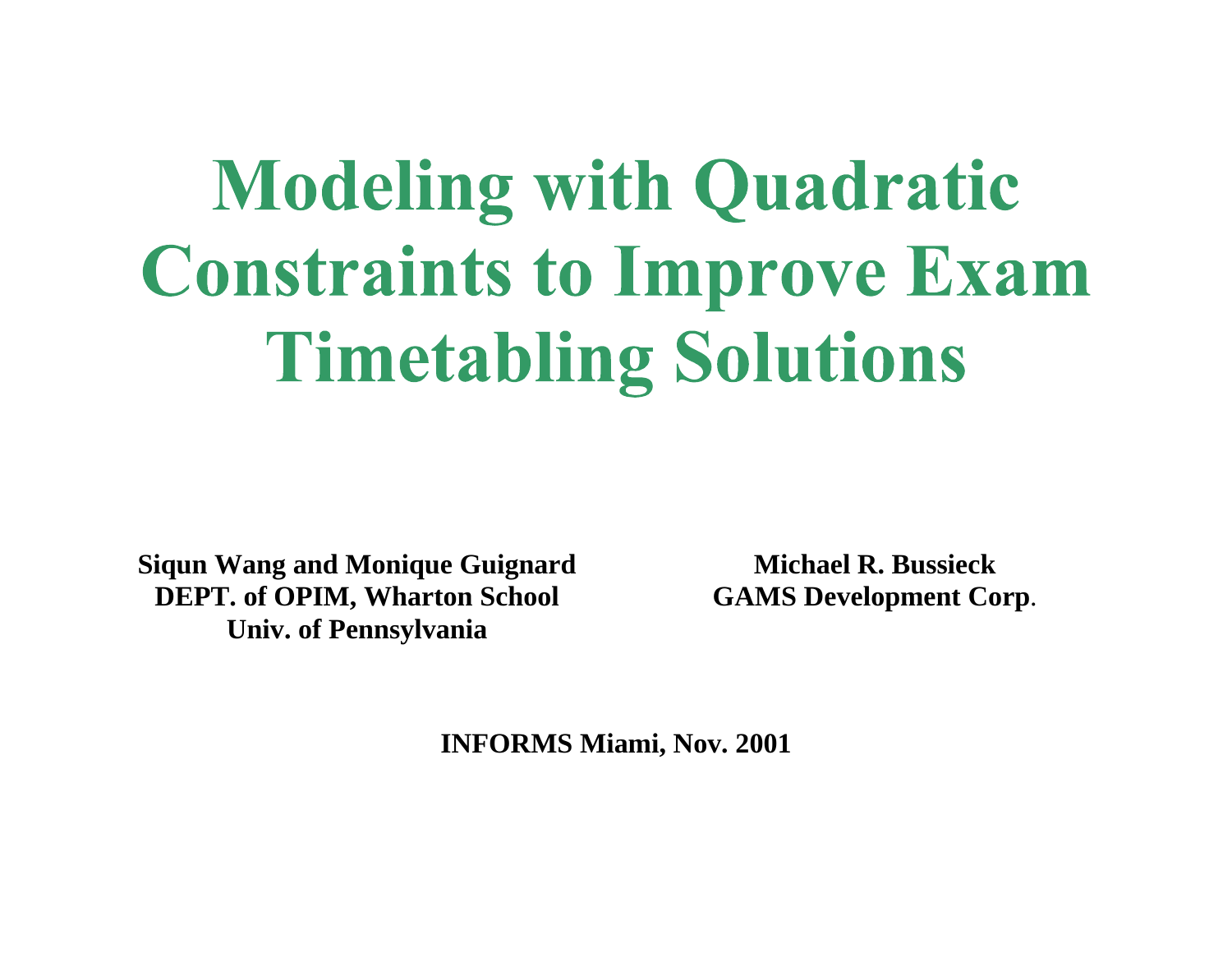# **Agenda**

- $\frac{1}{2}$ **Overall Idea of our approach**
- $\frac{1}{2}$ **Research incentive: The Exam Timetabling Project**
- $\frac{1}{2}$ **Literature in Exam Timetabling**
- $\frac{1}{2}$ **The Original MILP model**
- $\frac{1}{2}$ **The new MINLP model with Quadratic Constraints**
- $\frac{1}{2}$ **Solution Improvement Approach**
- $\frac{1}{2}$ **Computational Results**
- $\frac{1}{2}$ **Summary and Conclusion**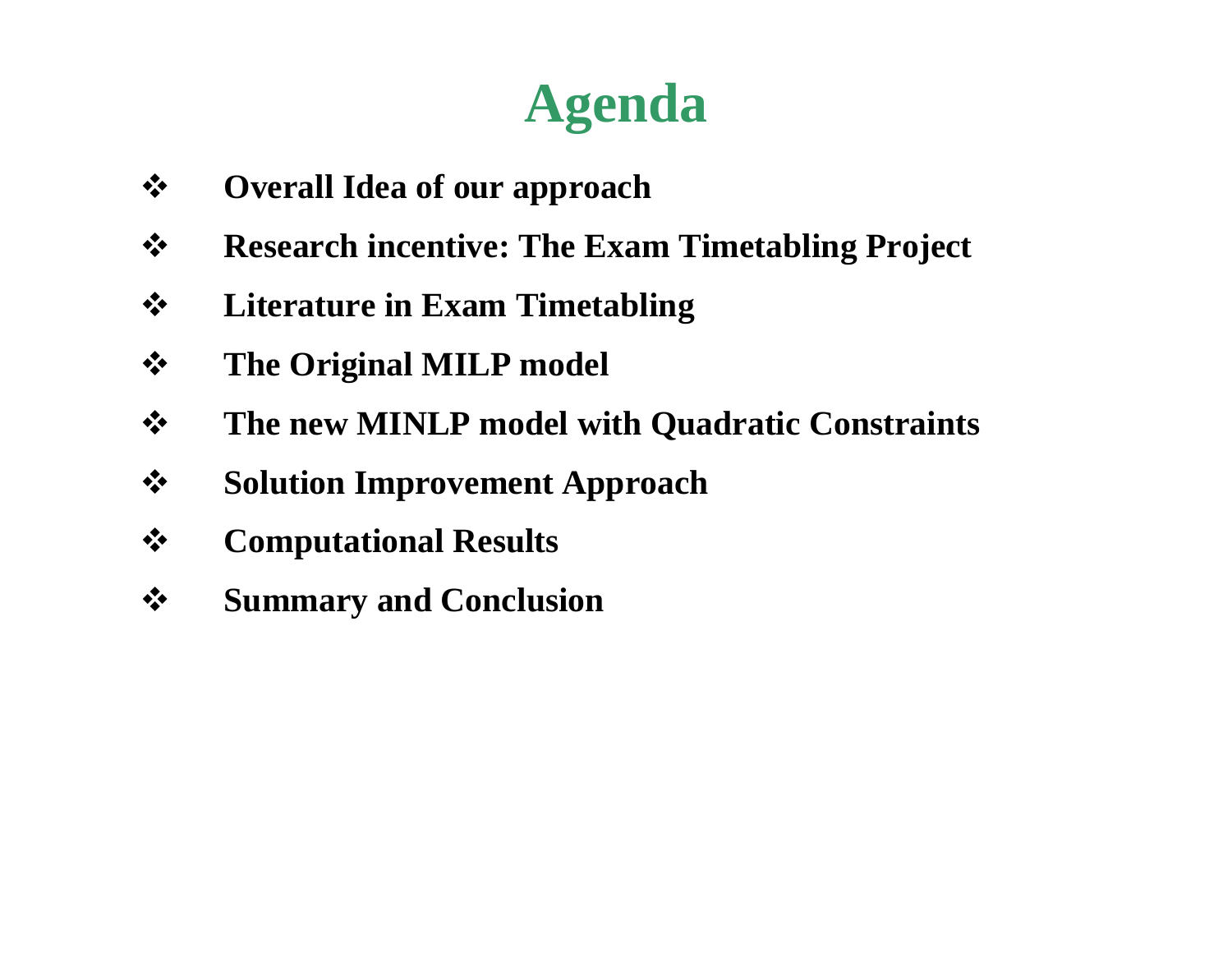# **Overall Idea: Variable Redefinition and Reformulation in Quadratic Constraints**

**Different with the traditional linearization idea in integer program!**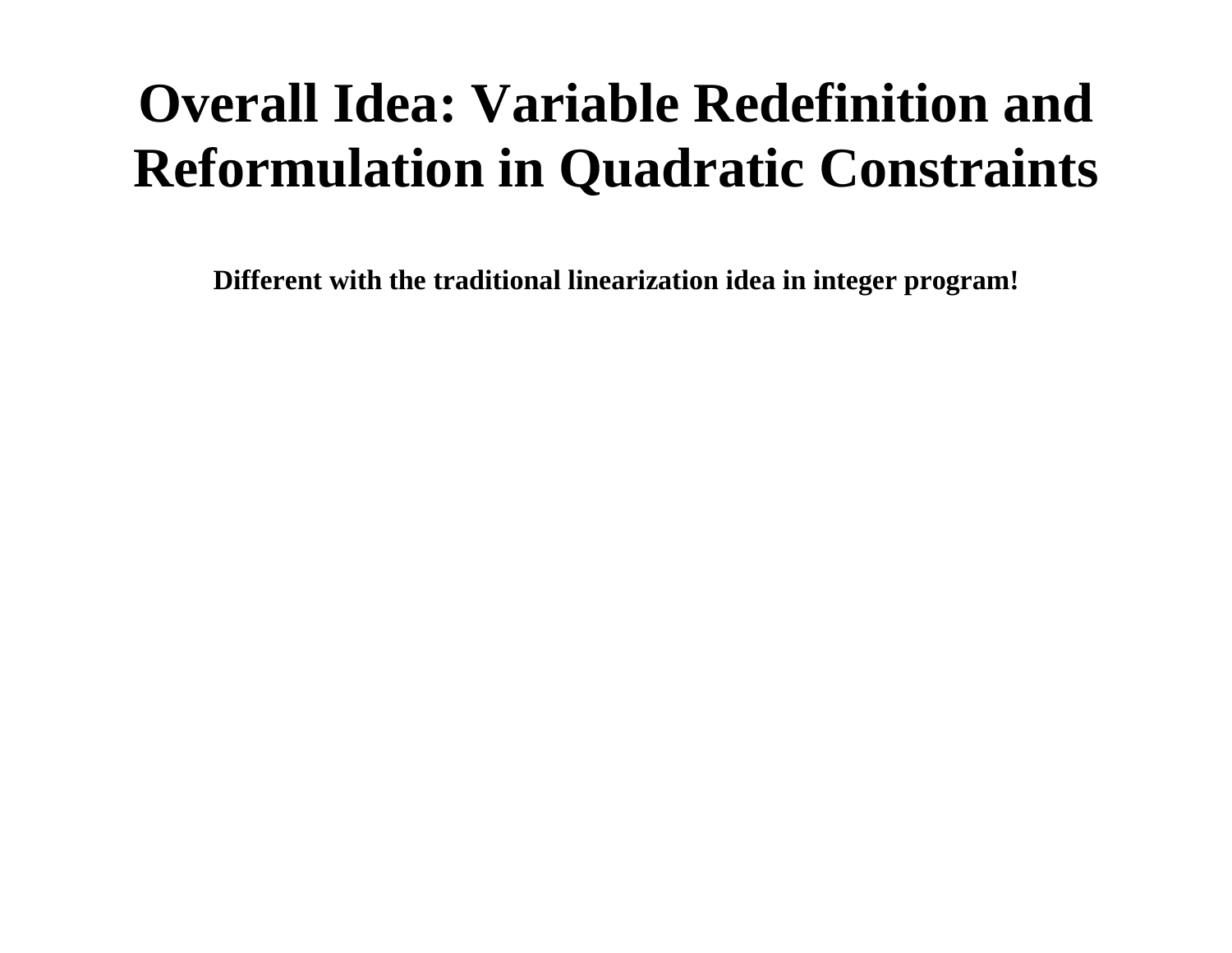# **Research incentive: The Exam Timetabling Project and its features**

#### **Exam Timetabling Problem at USMA –West Point**

|                      |                                                | 2                                                     |                                                     |
|----------------------|------------------------------------------------|-------------------------------------------------------|-----------------------------------------------------|
|                      |                                                |                                                       |                                                     |
| Morning<br>session   | <b>CE371</b><br><b>CH384</b><br>CS383<br>HI366 | <b>CH101</b><br><b>CS408</b><br>EE301<br><b>EN302</b> | EV203<br>PH <sub>203</sub><br><b>PL300</b><br>LR204 |
|                      |                                                |                                                       |                                                     |
| afternoon<br>session | <b>CE404</b><br>LG484<br>LS362<br><b>MS350</b> | LF382<br><b>SE388</b><br><b>SS388</b>                 | CE403<br><b>CS380</b><br>SS201                      |

Term End Exam Schedule ( <sup>≈</sup>250 exams)

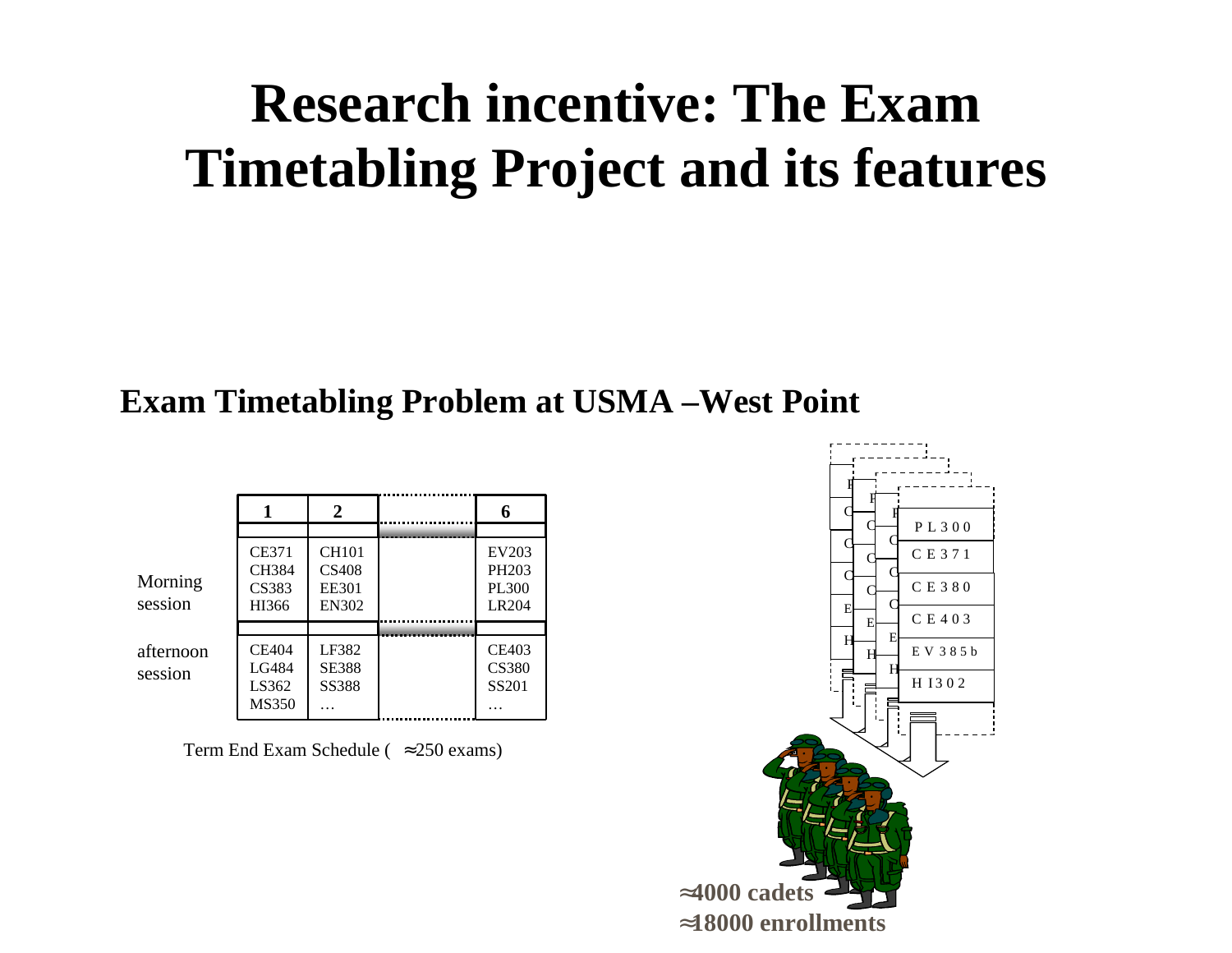#### **Basic Requirements**

**Assignment** No resource conflict (Clash free) Specifying part of the solution (Fixing)

Excluding part of the solution space (Prohibited periods) **Special USMA requirements** 

**Consecutive (back to back) exam limit** 

■Inclusive/Exclusive groups (Courses that have to be scheduled together/apart)

Plebe (Firsties) constraint **One** exam a day for Plebes **Exam period is over by period X for Firsties** 

#### **Infeasibility And Makeup For Exams**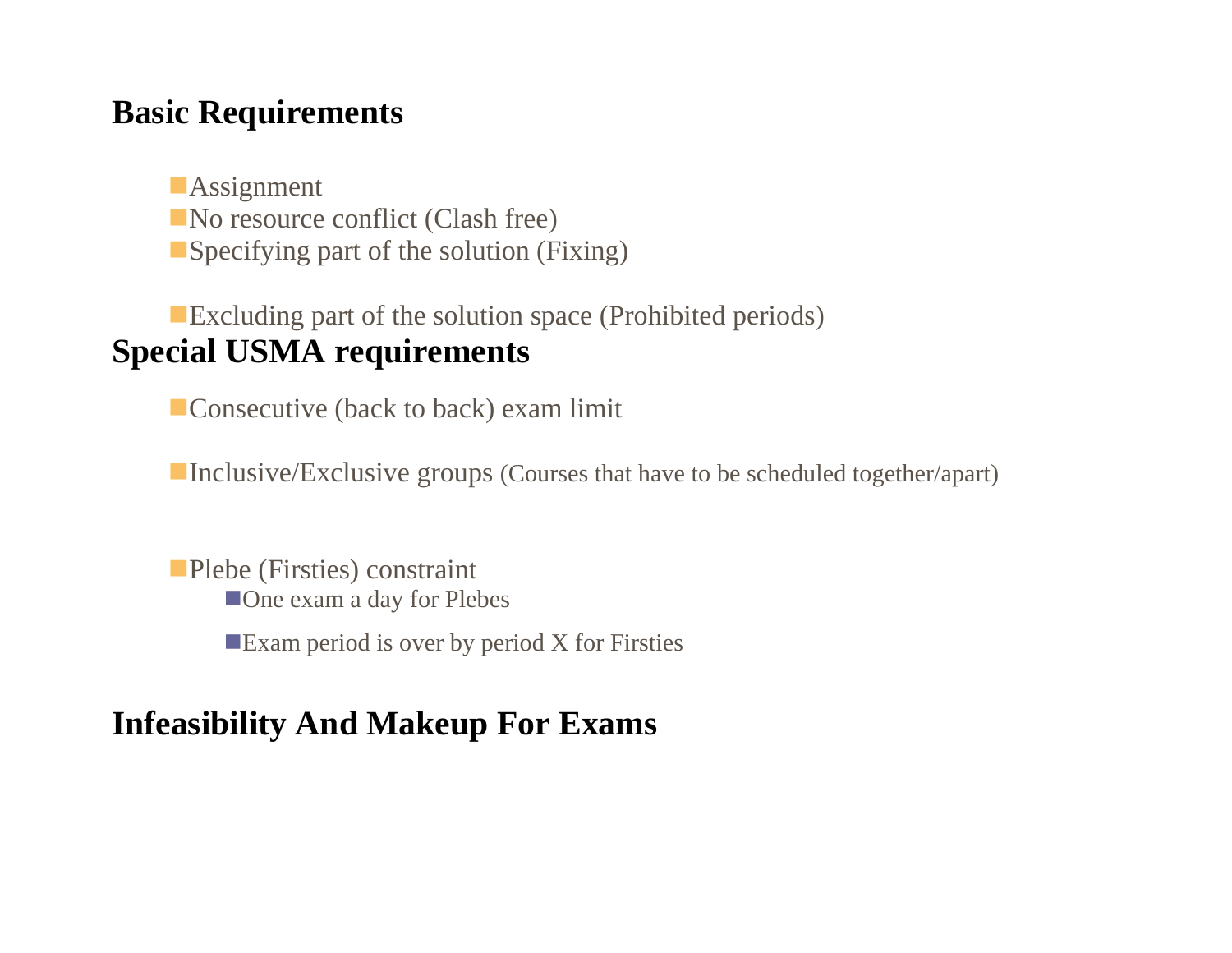## **Difficulty at USMA Term End Exam Scheduling**

- **The exam timetabling problem at USMA is a NP-complete problem**
- **Infeasibility with some of the requirements: consecutive, exclusive, fixed…**
- **High conflict density**
- **Small number of available periods**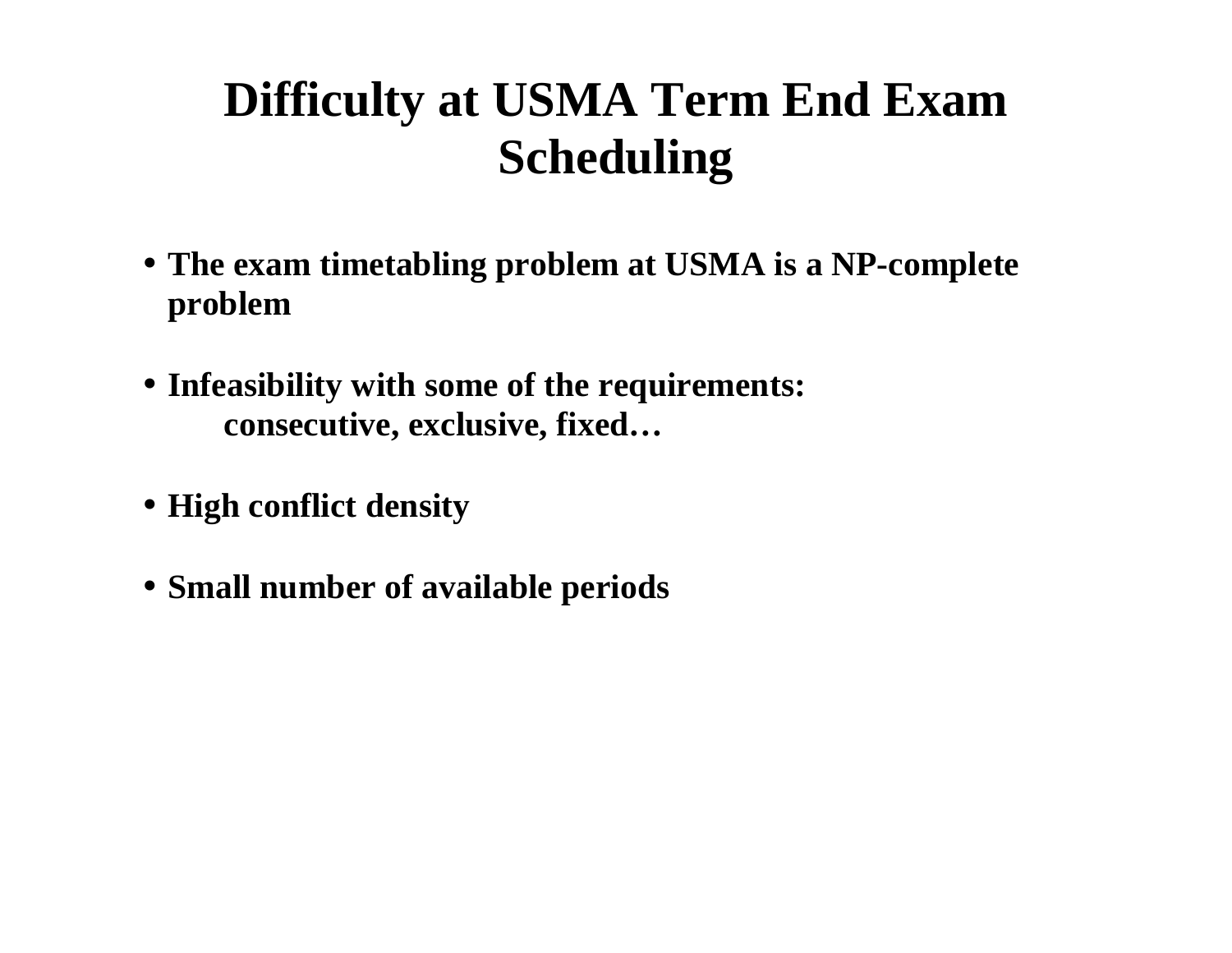## **Literature in Exam Timetabling**

#### **Techniques**

**Clustering** 

**Sequencing** 

**Graph coloring** 

■ Local search (GA, Tabu, simulated annealing,

**CSP** and logic programming

#### **Research field related**

**Operations research/mathematical programming** 

**Artificial intelligence (AI)** 

Human-machine interaction (some scheduling strategies have relied on interactive human aid)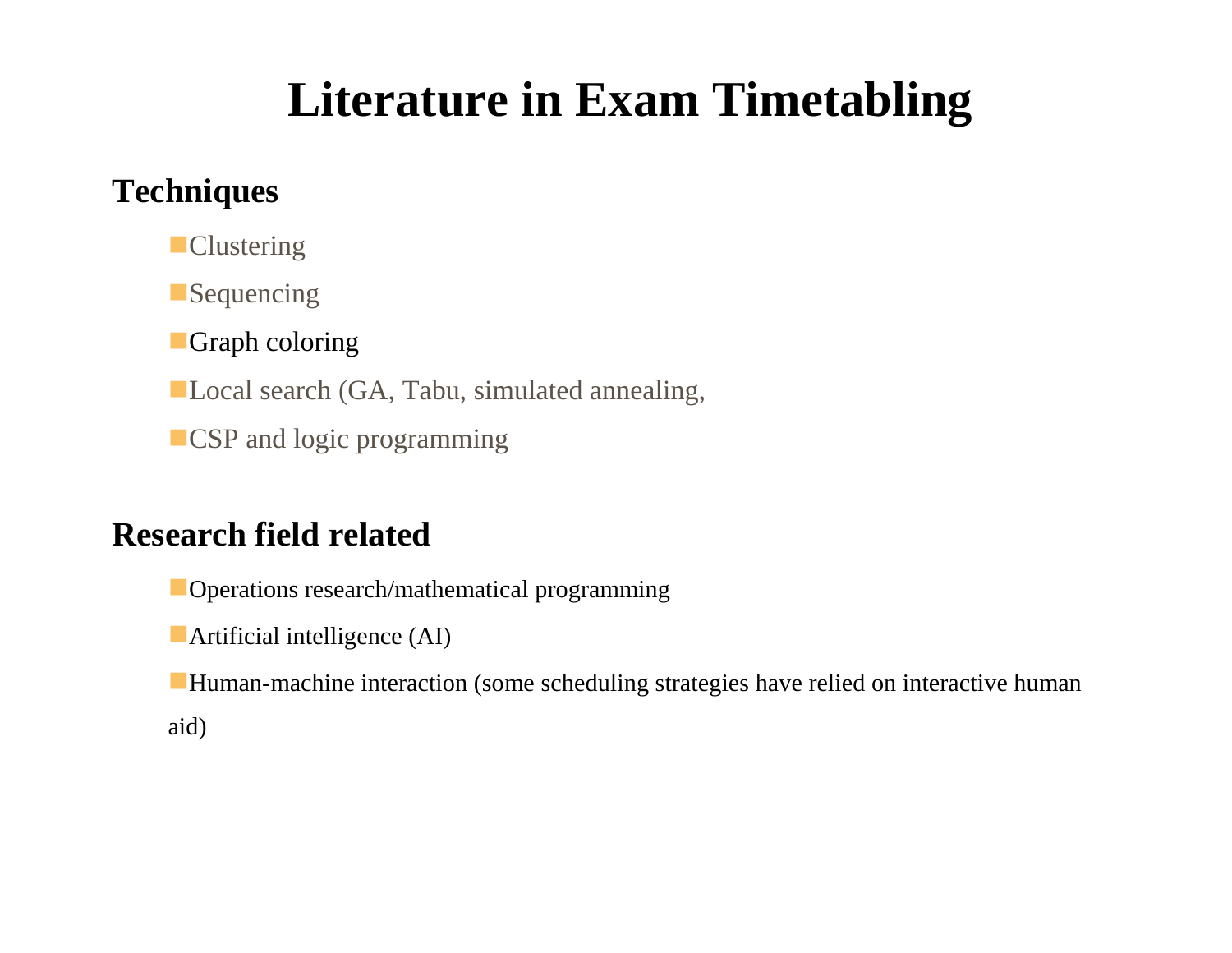### **The Original MILP model**



#### **+ other requirement constraints**

**(3)- course opening (4) – primary enrollment (5) – one primary**   $(6)$ - exclusive  $(r_1, r_2)$  $(7)$ - inclusive  $(r_1, r_2)$ **(8)- consecutive constraint (9)- no makeup constraint (10)- Plebe (11) - fixed (12) -prohibit (13) – completion**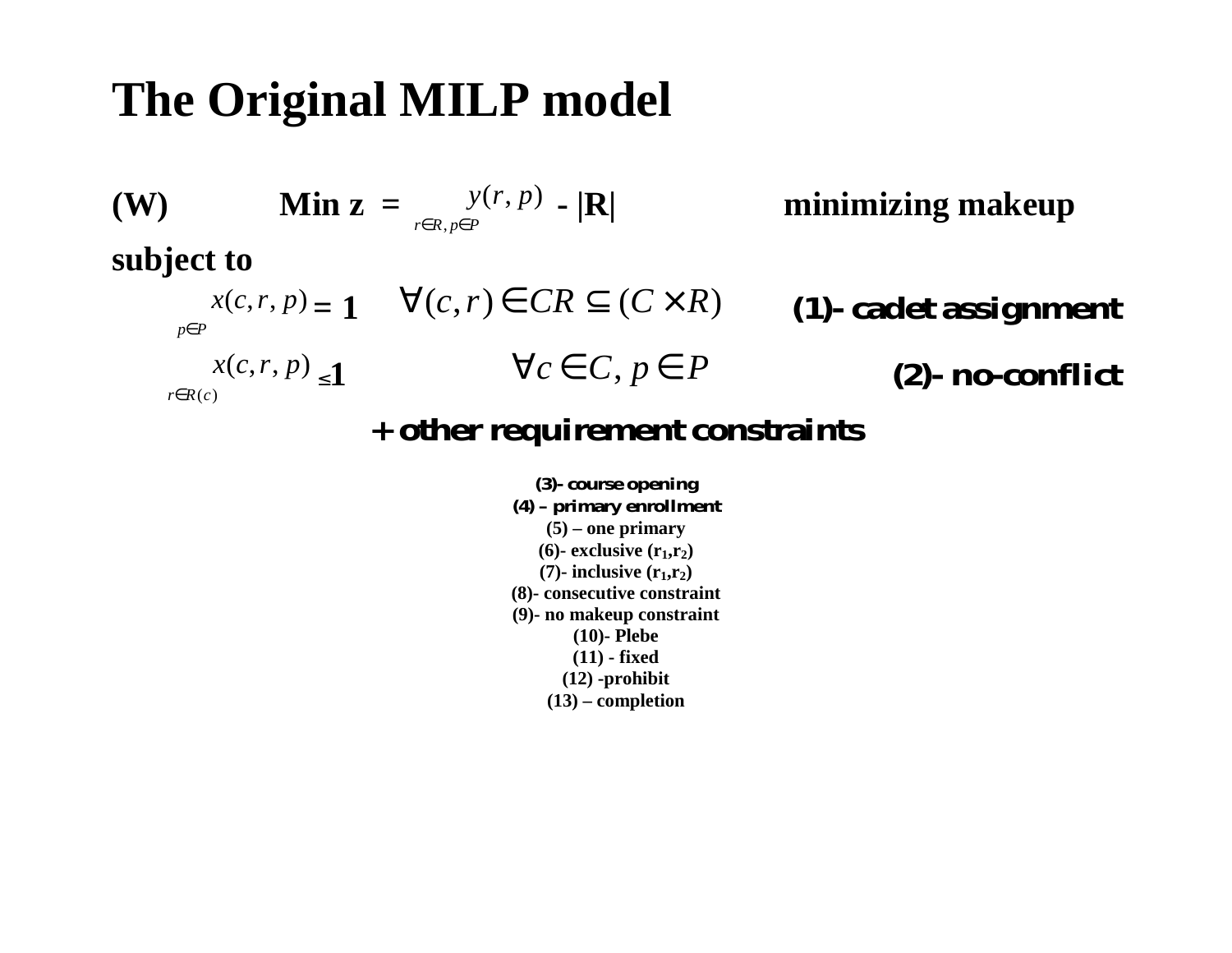### **The New Quadratic Constraint Model – Variable Redefinition**

#### **Original model:**

 $X(c,r,p) = 1$  if cadet  $c \in C$  is scheduled in exam  $r \in R$  at period  $p \in P$  $Y(r,p)$  = 1 if exam  $r \in R$  is scheduled in period  $p \in P$ 

#### **New model**

 $\overline{x}(c, r, m) = 1$  if cadet  $c \in C$  is scheduled to take exam  $r \in R$  in session  $m \in M$  $\overline{y}(r, m, p) = 1$  if session  $m \in M$  of exam  $r \in R$  is scheduled in period  $p \in P$ .

#### **Relationship:**

 $x(c, r, p)$  =  $\frac{m}{2}$  $\overline{x}(c,r,m)\overline{y}(r,m,p)$ and  $y(r, p)$  = may max  $\bar{y}(r, m, p)$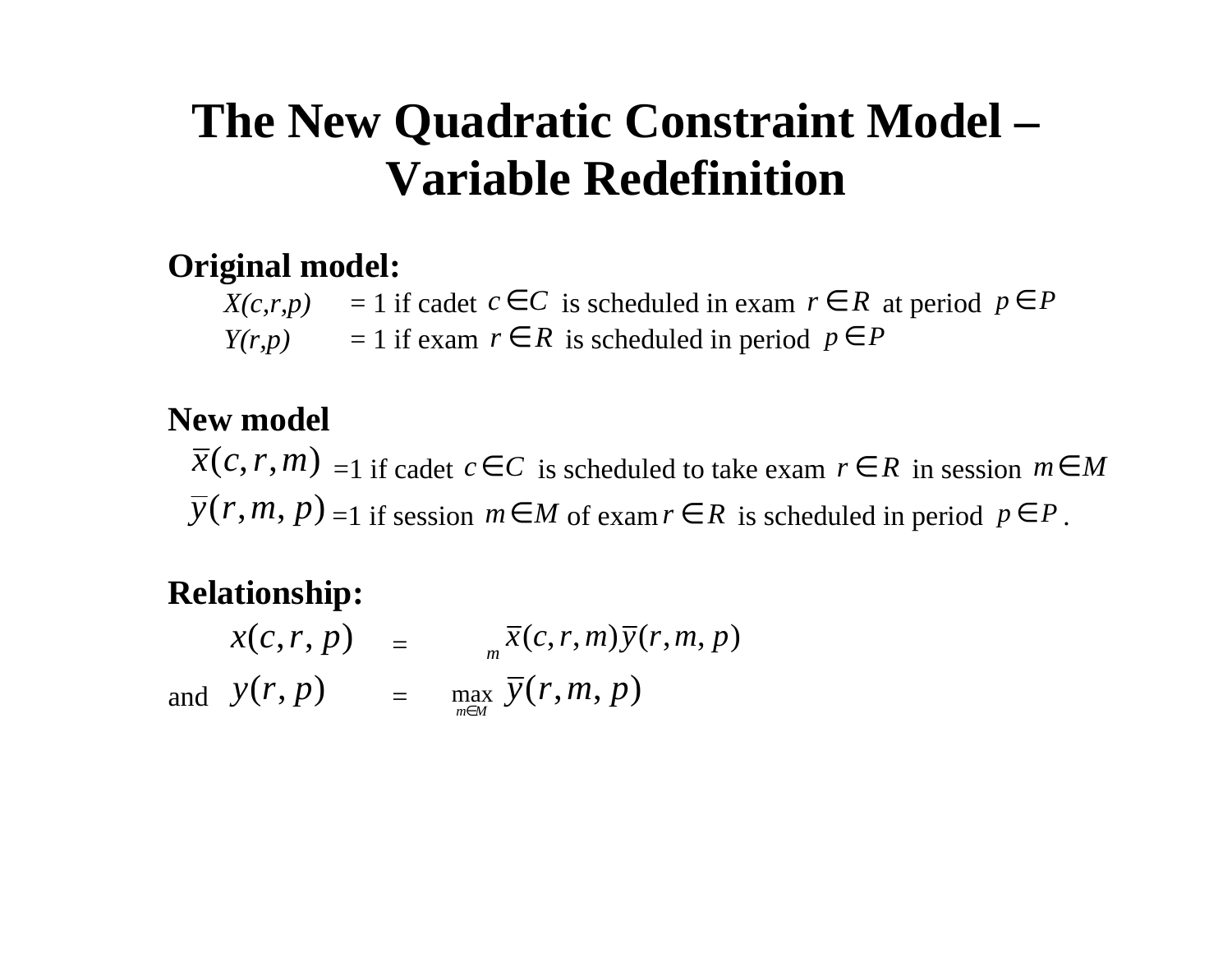### **Old vs. New Model**

(w) Min 
$$
z = \frac{y(r, p)}{r \in R, p \in P}
$$

\ns.t.

\n
$$
\frac{x(c, r, p)}{p \in P} = 1 \quad \forall (c, r) \in CR \subseteq (C \times R)
$$
\n(1)- cadet assignment

\n
$$
\frac{x(c, r, p)}{r \in R(c)} \leq 1 \quad \forall c \in C, p \in P
$$
\n(2)- no-conflict

\n+ other requirement constraints

\n...

\n( $\overline{w}$ ) Min  $z = \frac{y(r, p)}{r \in R, p \in P}$ 

\ns.t.

\n
$$
\frac{\overline{x}(c, r, m) \overline{y}(r, m, p)}{\overline{x}(c, r, m) \overline{y}(r, m, p)} = 1 \quad \forall (c, r) \in CR \subseteq (C \times R)
$$
\n(1)- cadet assignment

\n
$$
\frac{\overline{x}(c, r, m) \overline{y}(r, m, p)}{\overline{x}(c, r, m) \overline{y}(r, m, p)} \leq 1 \quad \forall c \in C, p \in P
$$
\n(2)- no-conflict

\n+ other requirement constraints

\n...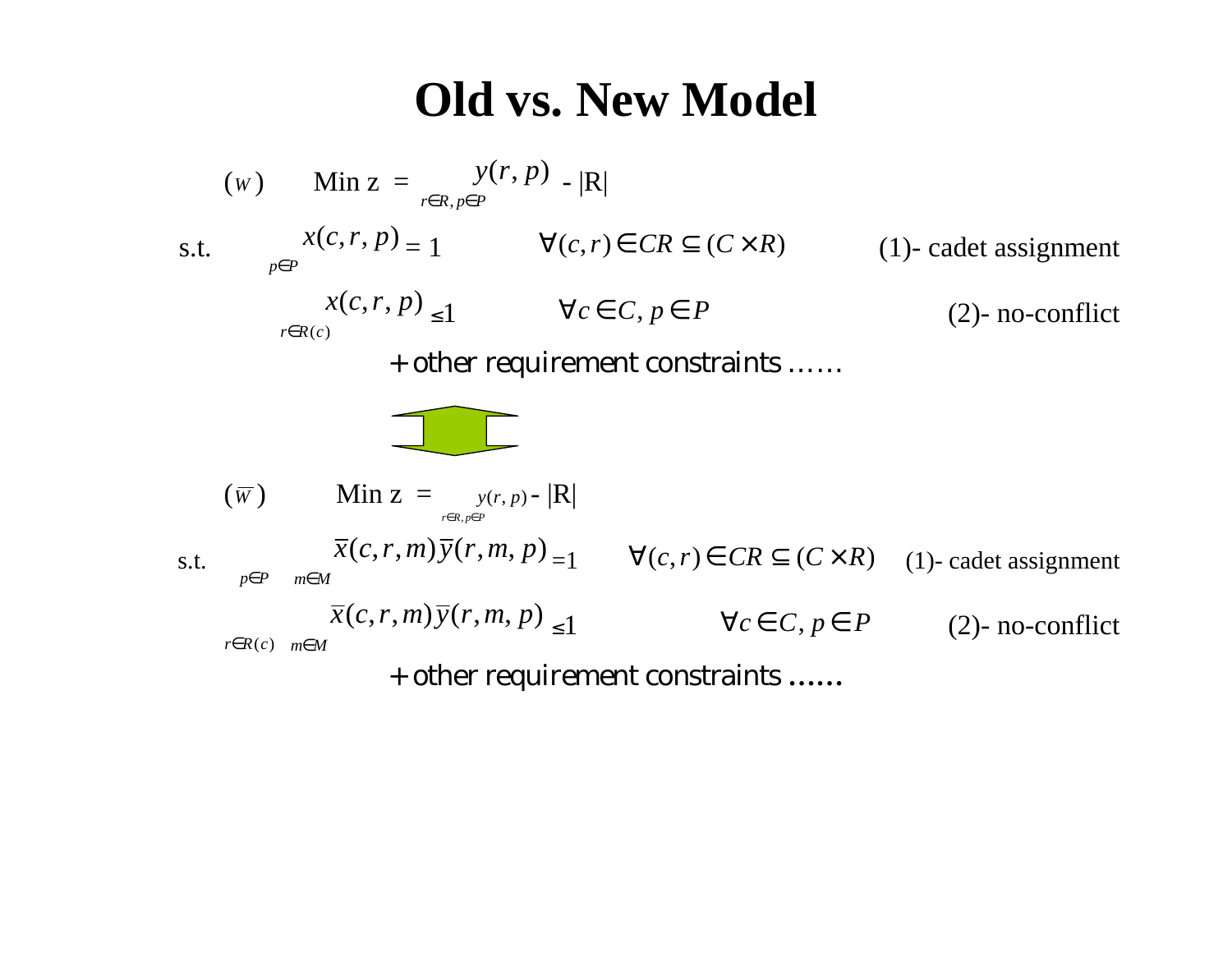### **The Decomposition Approach And Iterative Algorithm**

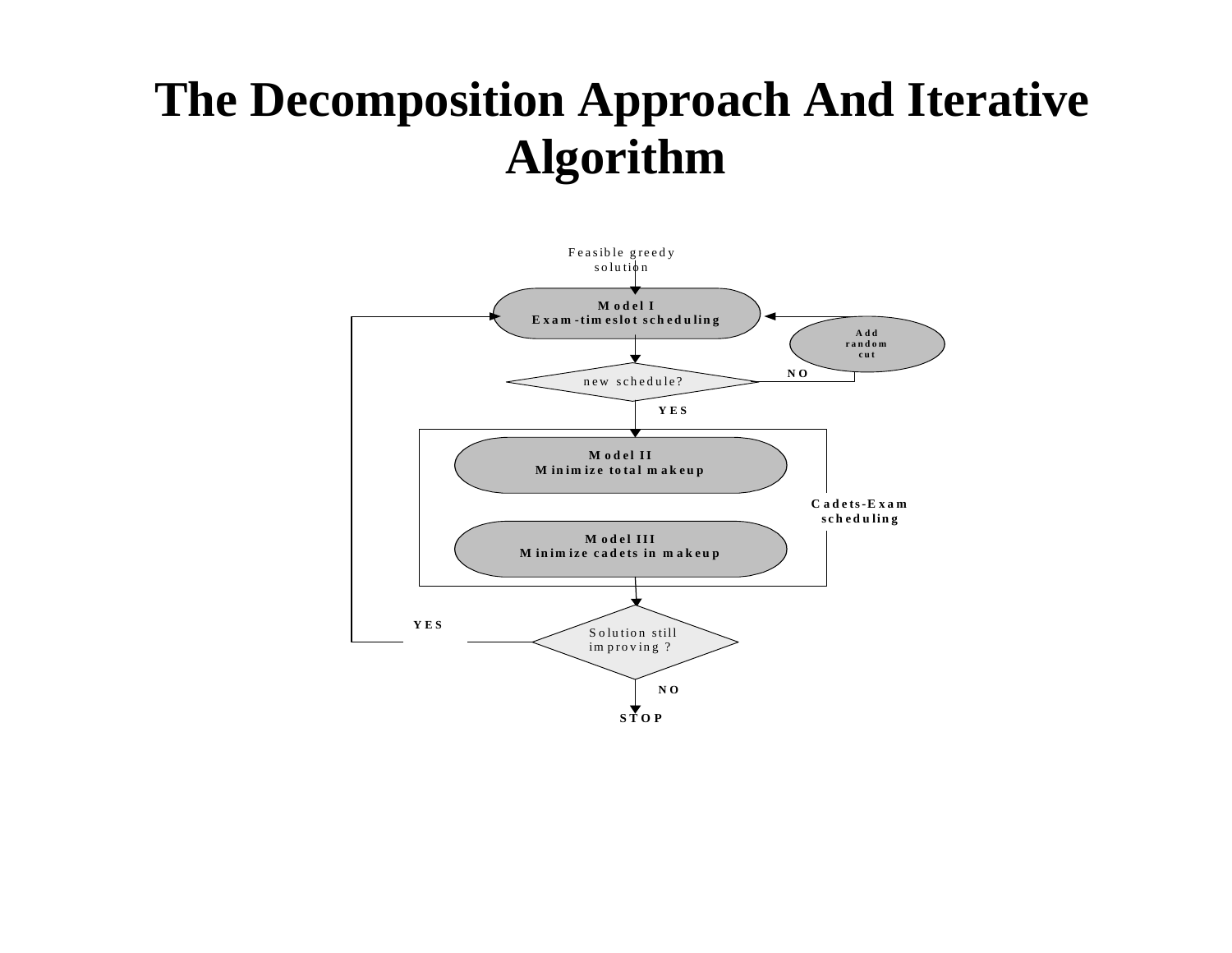# **Intuition of the Solution Improvement Approach**

#### **Given a feasible solution**

- Assignment of exam courses (primary and makeup) to periods
- **Assignment of cadets to periods**

#### **Decompose the problem:**



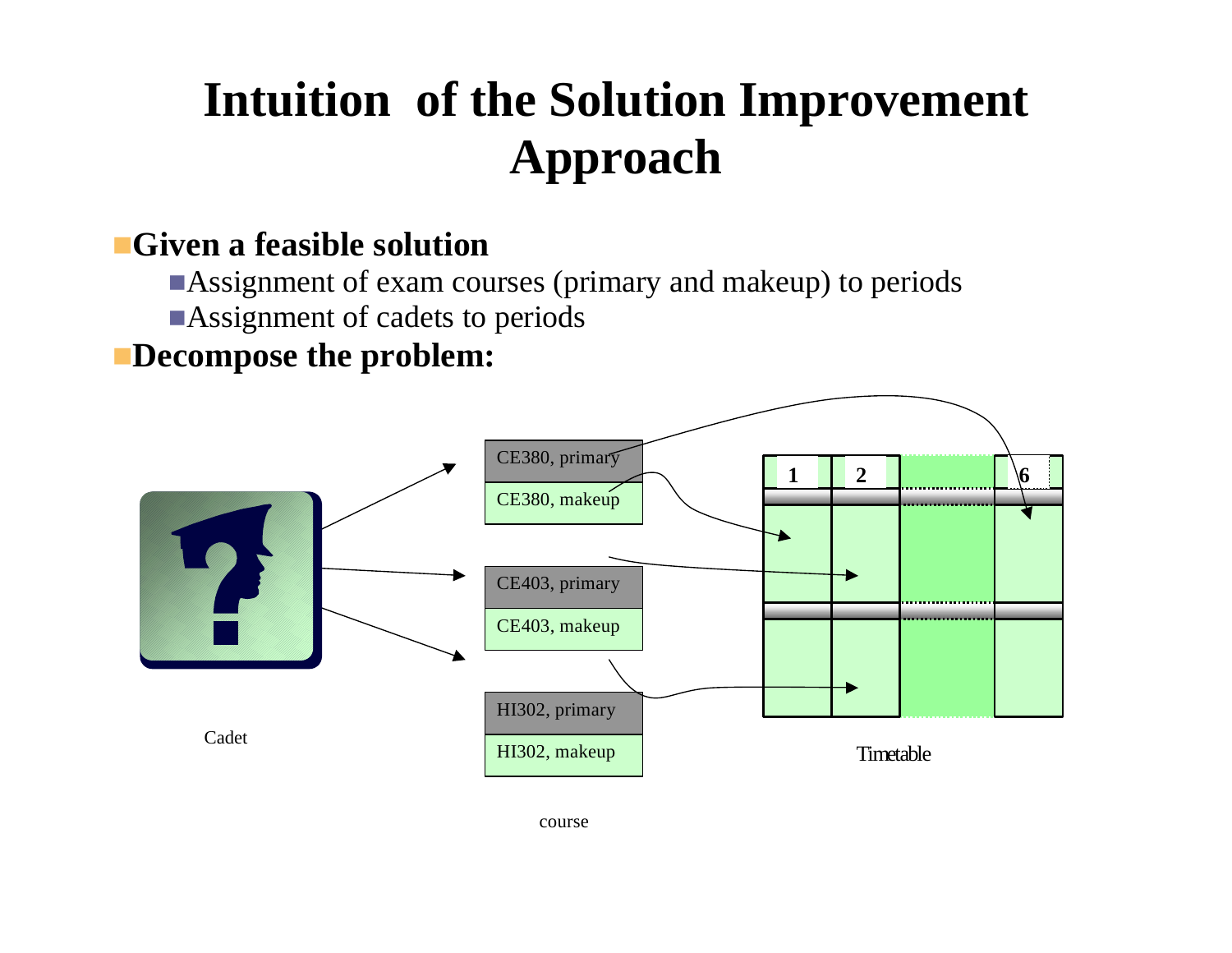### **Computational Result(1)**

#### **TEE Schedule for AY2001/1**

#### **Chuck + Legacy system**

Partial schedule, approx. 90 makeups (4 Weeks)

#### **Chuck + GAMS TEE scheduler**

Complete schedule, no conflicts, 60 makeups (10 minutes)

The improver module produced schedule with 40 makeups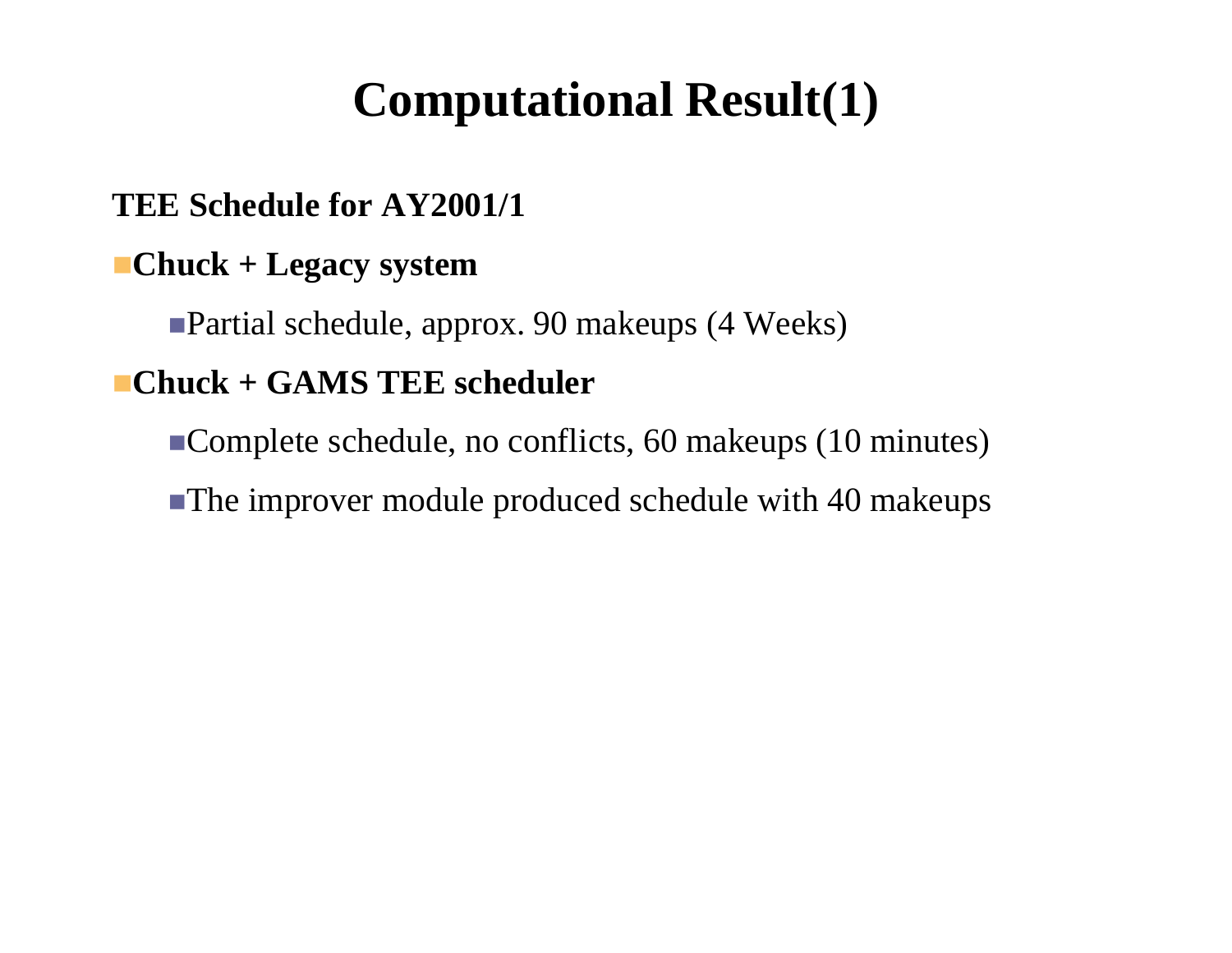## **Computational Result(2)**

|                                        | initial solution |         | improved solution |         |       |
|----------------------------------------|------------------|---------|-------------------|---------|-------|
| instance                               | time             | makeups | time              | makeups | %     |
| 1 <sub>0</sub>                         | 634              | 104     | 632               | 63      | 39.42 |
|                                        | 508              | 122     | 622               | 67      | 45.08 |
| $\mathbf{r}$                           | 485              | 130     | 620               | 61      | 53.08 |
| $\overline{\mathbf{3}}$                | 651              | 131     | 619               | 58      | 55.73 |
| $\overline{\mathcal{A}}$               | 556              | 128     | 626               | 61      | 52.34 |
| $-5$                                   | 521              | 124     | 605               | 65      | 47.58 |
|                                        | 223              | 60      | 472               | 49      | 18.33 |
|                                        | 190              | 69      | 303               | 31      | 55.07 |
|                                        | 165              | 61      | 399               | 45      | 26.23 |
|                                        | 122              | 65      | 218               | 47      | 27.69 |
|                                        | 119              | 65      | 360               | 48      | 26.15 |
| 2_0<br>2_1<br>2_3<br>2_3<br>2_5<br>3_0 | 179              | 57      | 302               | 46      | 19.30 |
|                                        | 276              | 57      | 327               | 38      | 33.33 |
| $3-1$                                  | 359              | 78      | 621               | 36      | 53.85 |
| 3 <sub>2</sub>                         | 238              | 55      | 418               | 34      | 38.18 |
| $3-3$                                  | 238              | 55      | 606               | 33      | 40.00 |
| $3\_4$                                 | 198              | 49      | 478               | 32      | 34.69 |
| $3 - 5$                                | 170              | 68      | 420               | 31      | 54.41 |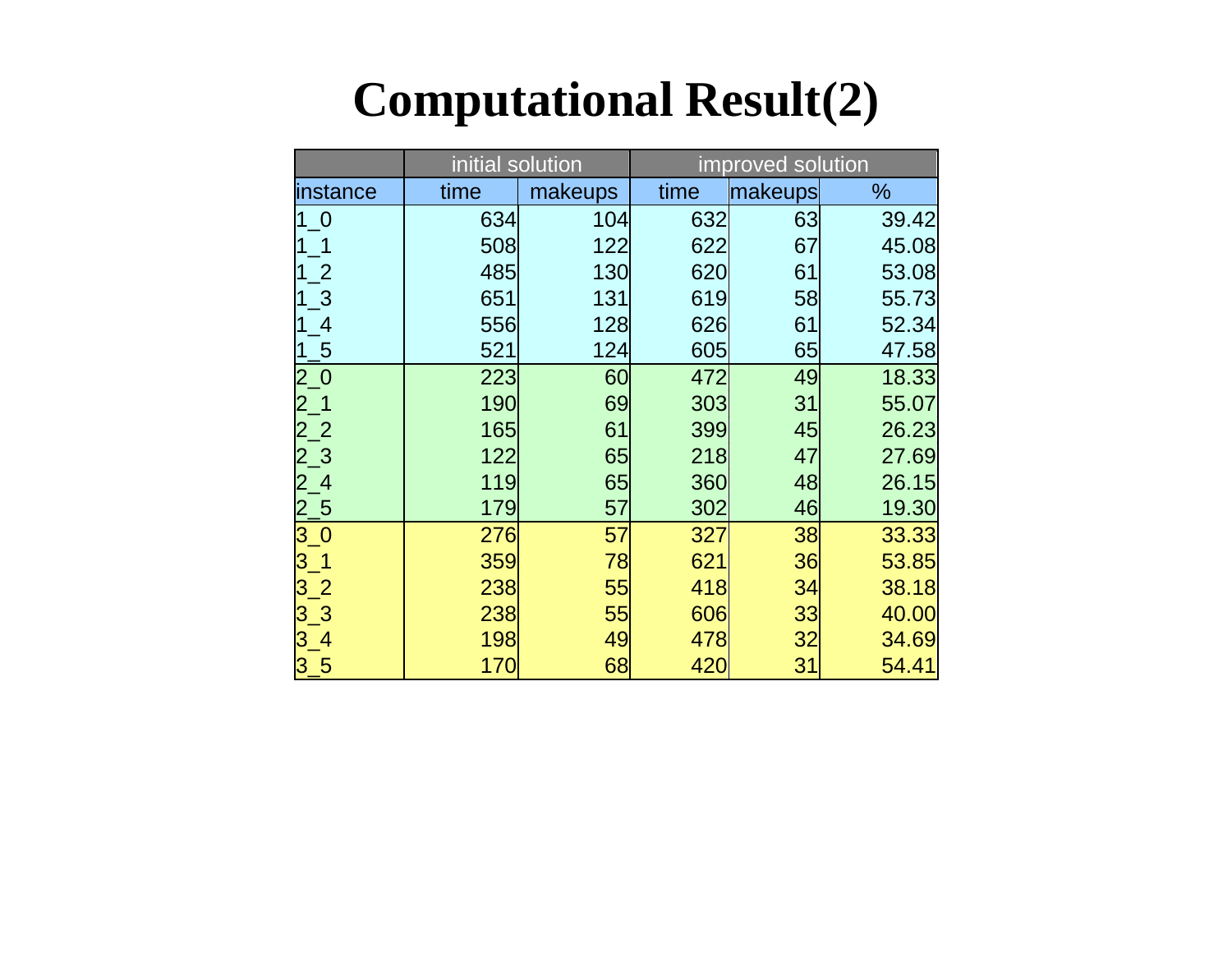### **Computational Result(2)**

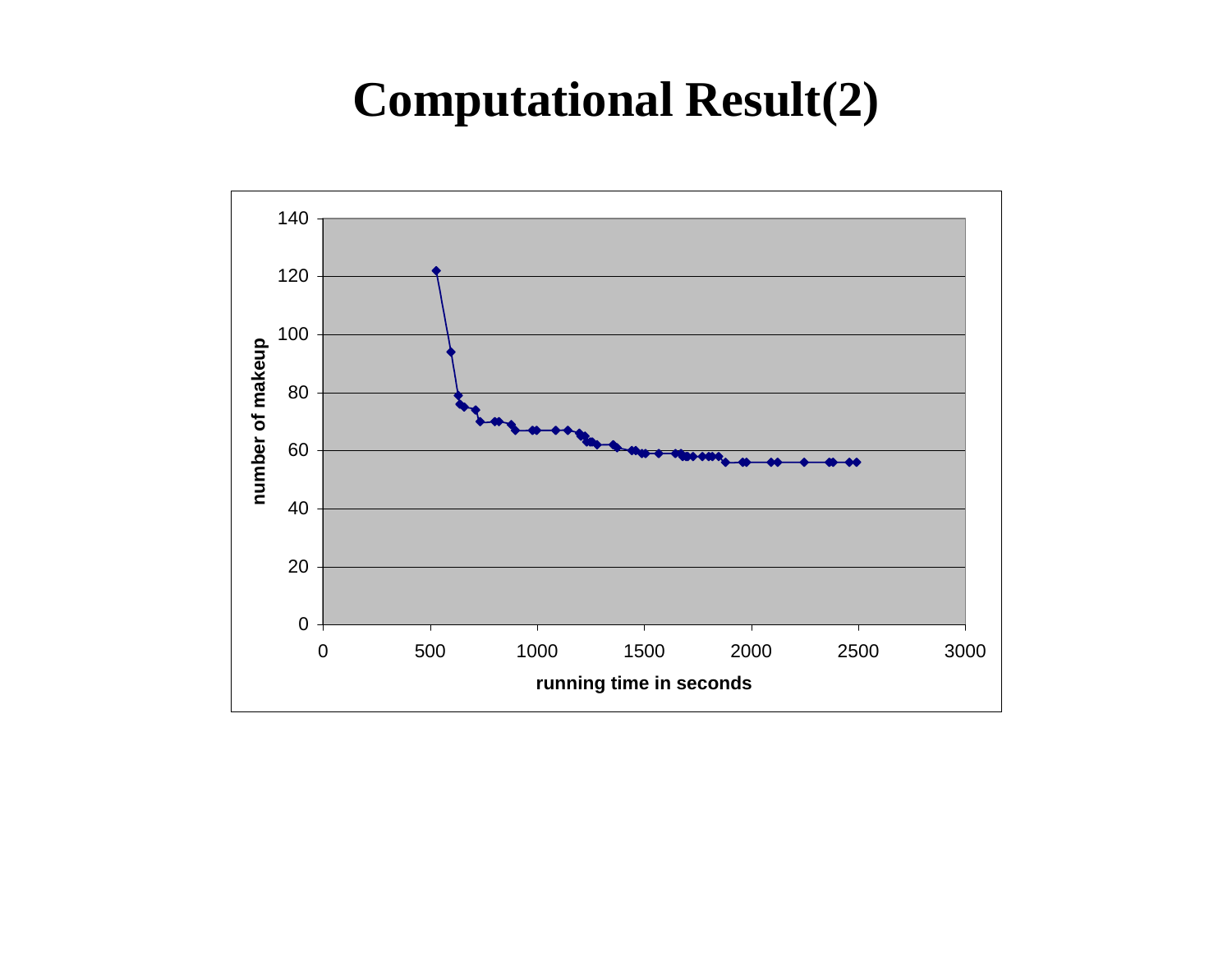### **Summary and Conclusion**

We expect that this approach can be used for other difficult scheduling tasks, where a hierarchy of decisions may lead to similar Quadratic/bilinear remodeling and separation of the problem into individually and sequentially solvable subproblems